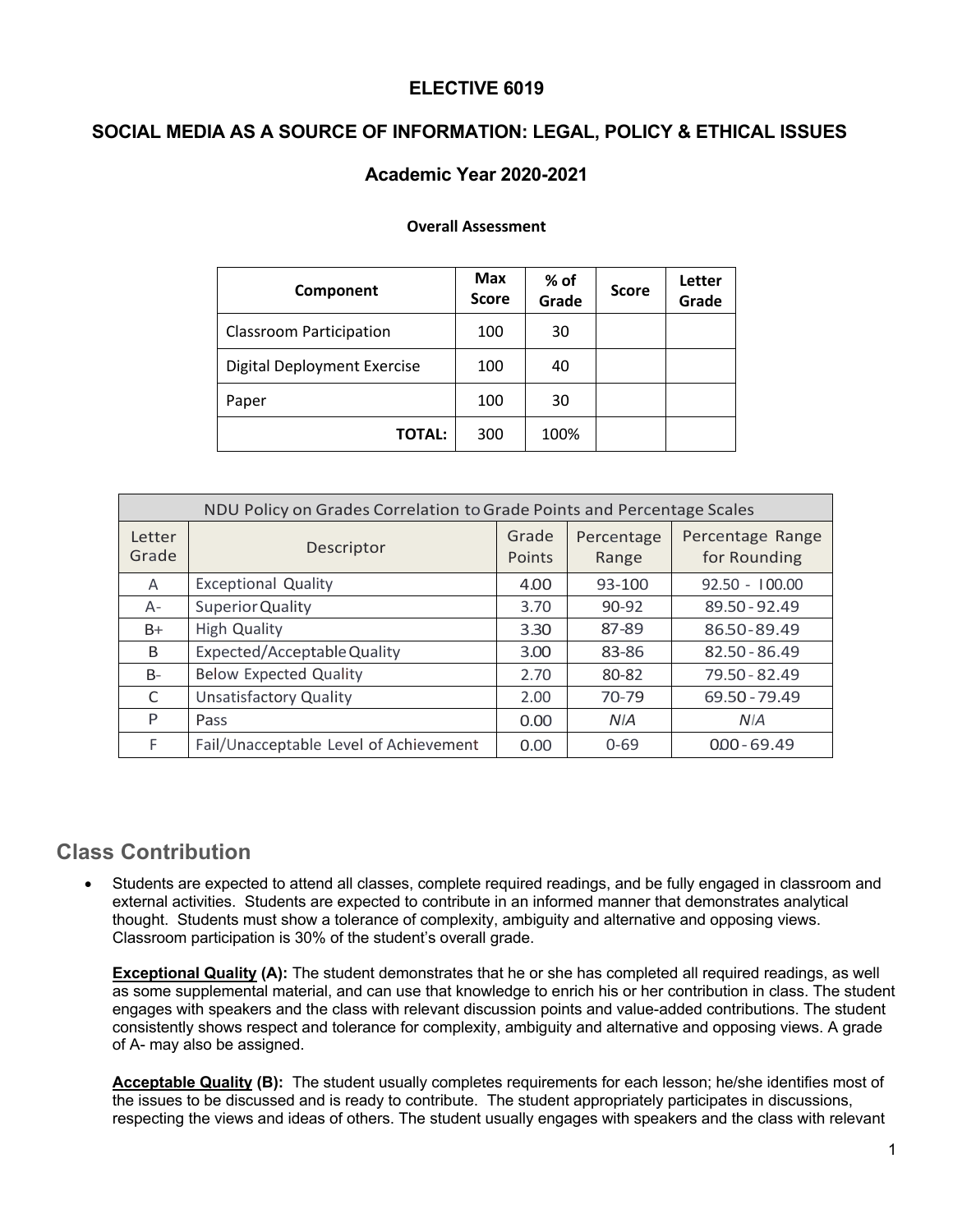discussion points and value-added contributions. The student regularly shows respect and tolerance for complexity, ambiguity and alternative and opposing views. A grade of B+ or B- may also be assigned.

**Standard Quality (C)**: The student participation is adequate, but the student is frequently unprepared for the lesson requirements, demonstrates only a basic understanding of the issues discussed, and does not regularly contribute. The student does not show respect and tolerance for complexity, ambiguity and alternative and opposing views by listening poorly, refusing to give others a chance to participate, frequently monopolizing the discussion, or does not engage with other participants.

**Unacceptable Quality (F):** The student does not prepare for lesson requirements, does not attend classes, or fails to participate in discussions or classroom activities.

# **Digital Deployment Exercise**

- Each student in this course will participate in a mock digital deployment exercise that will span the duration of the course. The mock deployment scenario will be based off of an actual humanitarian assistance/disaster relief (HA/DR) operation and will give students the opportunity to put into practice lessons learned throughout the course. Students will take on different roles throughout the deployment exercise in order to gain a greater understanding of the full deployment process. They will learn how social media can be used as a source of information to provide enhanced situational awareness in during a HA/DR operation. The mock digital deployment exercise is 40% of the student's overall grade.
- Suspense for this assignment is **December 8, 2020 @ 1100 EST.**
- Students will be required to:
	- o Process their segment of data each week
	- $\circ$  Identify any irregularities in the data based on concepts learned throughout the course
	- o Consider potential vulnerabilities associated with the process and platform
	- $\circ$  Consider all the perspectives that were addressed by each session of the course.
	- $\circ$  Collectively present information to the designated Combatant Commander or government leader each week
- Students are expected to actively participate in the exercise each week. The grade for the exercise will be based on the following standards:

**Exceptional Quality (A):** Student actively participates in the exercise, offering thoughtful feedback throughout the course. Student effectively processes their segment of the data each week. Data is sanitized with little to no errors. The student considers all perspectives, including, but not limited to: mission requirements for information, legal/policy/ethical issues, technology issues, data volume/velocity/variety/veracity, and alternative methods to exploiting social media. The student anticipates reasonably expected questions, with well-reasoned replies that demonstrate subject mastery. A grade of A- may also be assigned.

**Acceptable Quality (B):** Student participates in the exercise, offering feedback throughout the course. Student processes their segment of the data each week. Data is sanitized with few errors. The student considers most perspectives, including, but not limited to: mission requirements for information, legal/policy/ethical issues, technology issues, data volume/velocity/variety/veracity, and alternative methods to exploiting social media. The student anticipates most reasonably expected questions, with appropriate replies for the remainder to demonstrate subject mastery. A grade of B+ or B- may also be assigned.

**Standard Quality (C)**: Student participates in the exercise, occasionally offering feedback throughout the course. Student processes most of their segment of the data each week. Data is sanitized with some errors. The student considers some perspectives, including, but not limited to: mission requirements for information, legal/policy/ethical issues, technology issues, data volume/velocity/variety/veracity, and alternative methods to exploiting social media. The student anticipates most reasonably expected questions, with adequate verbal replies for the remainder to demonstrate subject mastery.